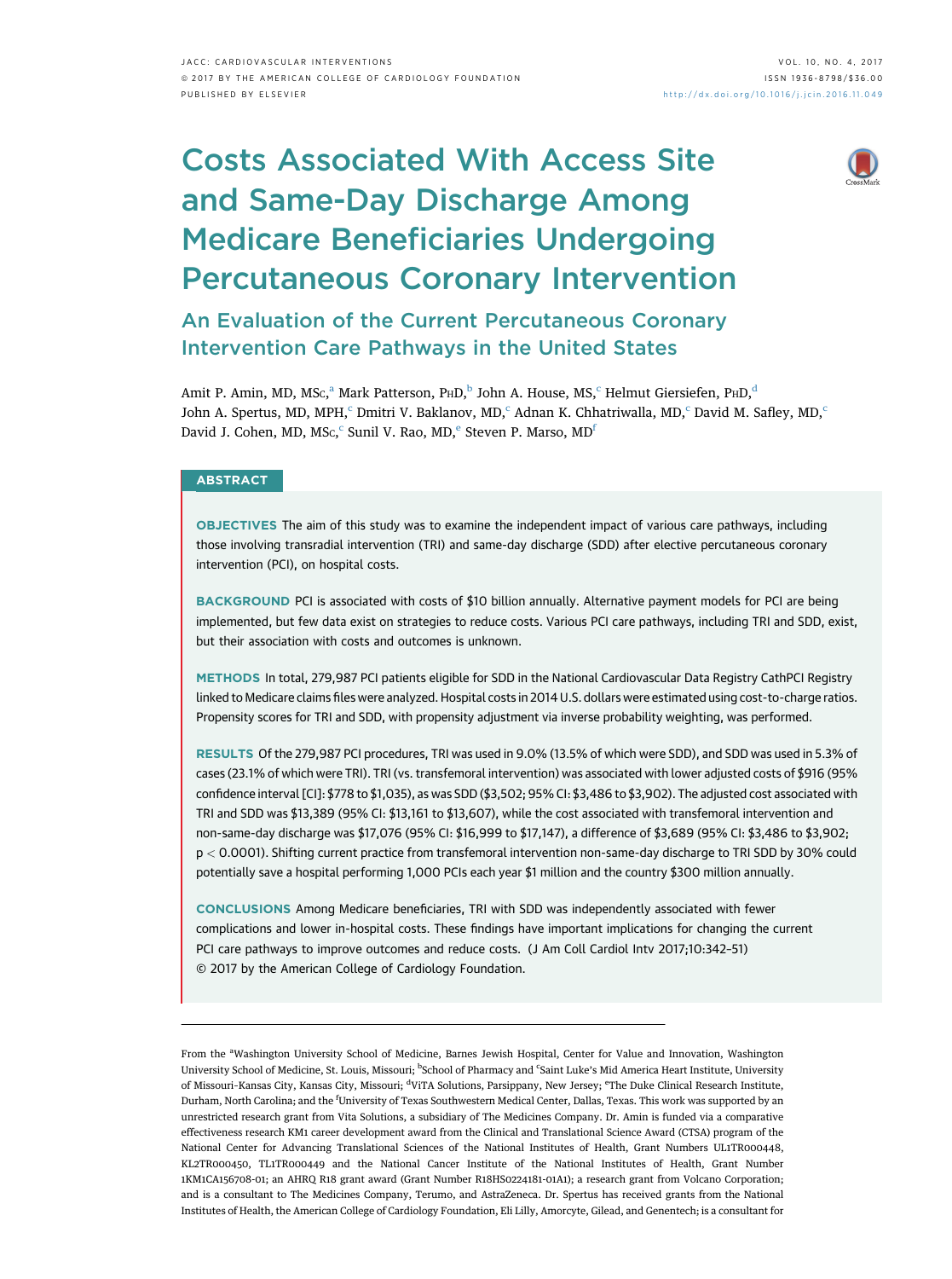s the pressure on the U.S. health care system<br>to reduce costs increases (1,2), hospitals are<br>quality care at lower costs (1-9). The Patient Protecto reduce costs increases  $(1,2)$ , hospitals are increasingly challenged to deliver higher quality care at lower costs  $(1-9)$ . The Patient Protection and Affordable Care Act via the Bundled Payments for Care Improvement (BPCI) initiative applies direct pressure to hospitals to have both financial and performance accountability for care [\(3,4,10](#page-8-0)–15). These and future health care delivery models will provide strong incentives for hospitals to improve the efficiency of the care they provide. Percutaneous coronary intervention (PCI) is a prototypical example of shifting payment strategies. PCI was once primarily conducted, and paid for, as an inpatient procedure, until the Recovery Audit Contractor program began scrutinizing the clinical justification for paying for PCI as an inpatient, as opposed to an outpatient, procedure. Recently the Centers for Medicare and Medicaid Services (CMS) created and implemented the "2 midnight rule" to pay an inpatient fee only for PCI patients who spend at least 2 nights in the hospital, creating a strong incentive for hospitals to consider same-day discharge (SDD) to decrease their costs (13–[19\)](#page-9-0). In the face of decreasing reimbursements  $(1,2)$ , existing care pathways need to be critically examined to define the safest and most efficient strategies.

#### SEE PAGE 352

PCI procedures are an important contributor to hospital costs in the United States. PCI procedures are performed in 600,000 patients annually [\(20\)](#page-9-0) and have the highest aggregate costs of all cardiovascular procedures (including cardiac surgery) and the third highest aggregate cost of any surgical procedure, estimated at approximately \$10 billion annually (10–[14,21](#page-8-0)–24). Recently both transradial intervention (TRI) and SDD after PCI have been introduced as approaches that can substantially reduce hospitals' cost to perform PCI. However, no study to date has examined the independent impact of various care

pathways, including those involving TRI and SDD after PCI, on hospital costs. To address this gap in knowledge, we used data from Medicare claims files linked to the American College of Cardiology (ACC) National Cardiovascular Data Registry (NCDR) CathPCI Registry to examine the costs and outcomes associated with TRI and SDD from a hospital's perspective.

### METHODS

POPULATION. The study population consisted of Medicare fee-for-service beneficiaries undergoing PCI between July 1, 2009, and December 31, 2012. Both inpatient and outpatient PCI procedures were included in this analysis. The inpatient PCI population was identified using the CMS Inpatient Research Identifiable Files (RIF) (International Classification of Diseases-Ninth Revision codes 00.66, 36.06, and 36.07). Outpatient procedures were identified using the CMS Outpatient RIF and the corresponding Current

Procedural Terminology codes 92982, 92980, G0290, 92981, 92984, G0290, and G0291. A waiver of the requirement to obtain informed consent and Institutional Review Board approval was obtained from the Saint Luke's Hospital Institutional Review Board.

LINKAGE OF MEDICARE CLAIMS DATA TO ACC NCDR CathPCI REGISTRY. The time period for this analysis was the third quarter of 2009 through the third quarter of 2012. To create a national dataset with detailed clinical and claims information, we linked the Medicare claims data to the ACC NCDR CathPCI Registry [\(25\)](#page-9-0). Unique patient identifiers, such as Social Security number, were not available for use in the ACC NCDR CathPCI Registry to perform exact matching. We therefore performed a probabilistic match using the following identifiers: hospital National Provider

Manuscript received October 4, 2016; accepted November 6, 2016.

## BPCI = Bundled Payments for Care Improvement CI = confidence interval CMS = Centers for Medicare and Medicaid Services IPW = inverse probability weighting LOS = length of stay NCDR = National Cardiovascular Data Registry NSDD = non-same-day discharge PCI = percutaneous coronary intervention

ABBREVIATIONS AND ACRONYMS

ACC = American College of

**Cardiology** 

RIF = Research Identifiable Files

SDD = same-day discharge

TFI = transfemoral intervention

TRI = transradial intervention

UnitedHealthcare, Amgen, and Janssen; and holds equity in Health Outcomes Sciences and copyright to Seattle Angina Questionnaire, Kansas City Cardiomyopathy Questionnaire, and Peripheral Artery Disease Questionnaire. Dr. Giersiefen is an employee of The Medicine Company. Dr. Baklanov has received research grants from Blue Cross Blue Shield of Kansas City. Dr. Chhatriwalla has received travel reimbursement from Edwards Lifesciences, Medtronic, St. Jude Medical, and Abbott Vascular. Dr. Safley reports no personal conflicts of interest during the previous 24 months; all compensation for his research activities, specifically research grant funding from Merck, is paid directly to the Saint Luke's Hospital Foundation of Kansas City. Dr. Cohen has received institutional research grants from Medtronic, Boston Scientific, Abbott Vascular, Edwards Lifesciences, Biomet, Eli Lilly, Daiichi-Sankyo, and AstraZeneca; and consulting fees from Medtronic, Abbott Vascular, Eli Lilly, and AstraZeneca. Dr. Rao is a consultant (modest) for Terumo Interventional Systems, Medtronic, and The Medicines Company; and has received research funding from Bellerophon. Dr. Marso has received institutional grants from The Medicines Company and Novo Nordisk; and has received personal compensation from Novo Nordisk, AstraZeneca, and Abbott Vascular. All other authors have reported that they have no relationships relevant to the contents of this paper to disclose.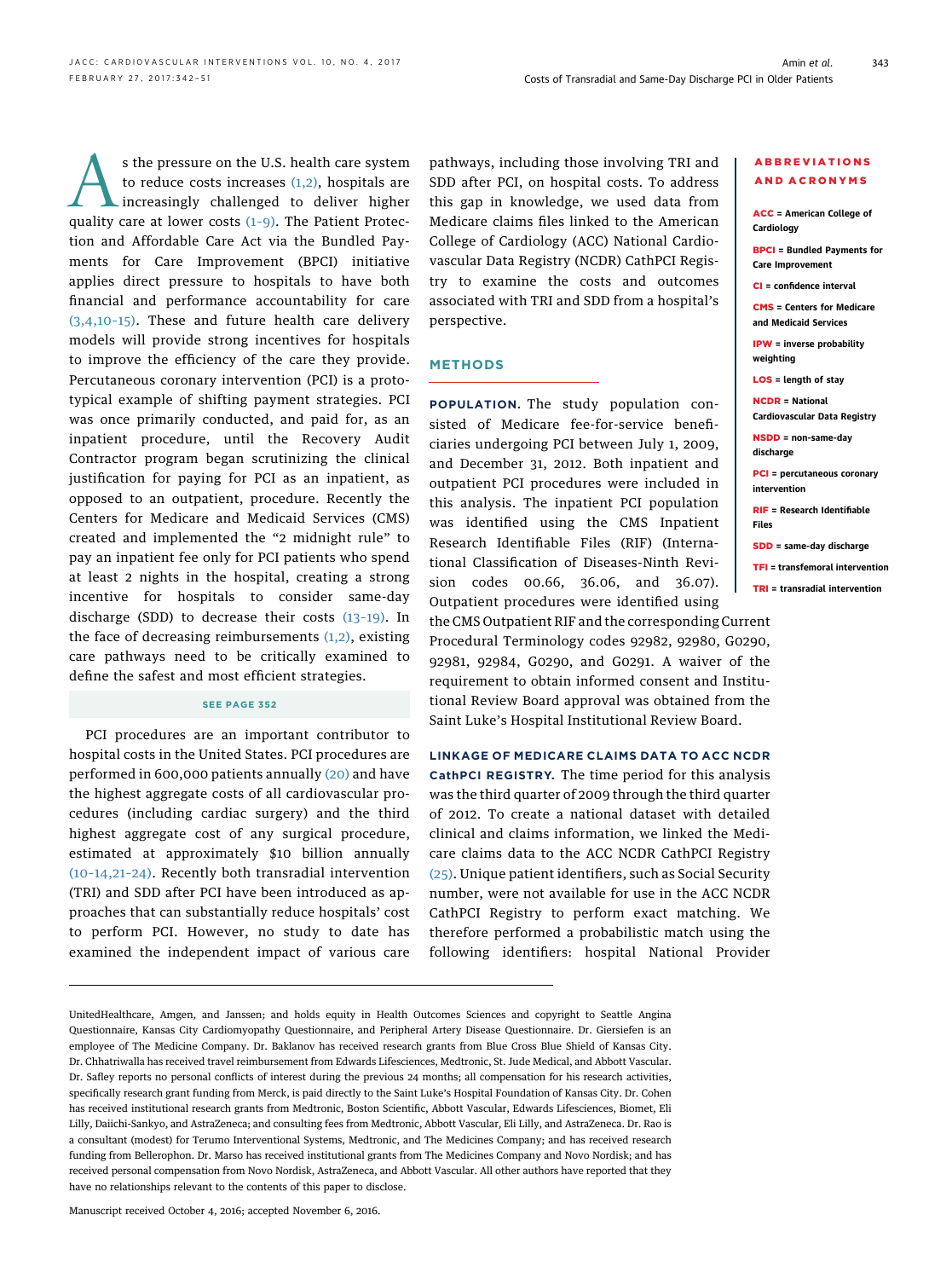<span id="page-2-0"></span>

Identifier number, date of birth, sex, and admission date [\(25\)](#page-9-0). We required exact matches for hospital National Provider Identifier number, date of birth, and sex. The date of admission could vary by  $\pm$ 1 day. There were 831,357 CMS claims available for matching. Using a deterministic matching strategy, 749,366 of the 831,357 possible CMS claims (93%) were matched to the CathPCI Registry procedures. Of these 749,366 PCI procedures, the following procedures were excluded: procedures clearly indicated for inpatient stay (STsegment elevation myocardial infarction  $[n = 90,050,$ 12.02%], non–ST-segment elevation myocardial infarction  $[n = 380,051, 49.16\%]$ , chronic total occlusion  $[n = 7,565, 0.98\%]$ , intra-aortic balloon pump  $[n = 1, 1]$ 1,254, 0.16%], cardiogenic shock  $[n = 1,002, 0.08\%]$ , and cardiac arrest within 24 h  $[n = 590, 0.08\%]$ ), salvage PCI ( $n = 49$  [0.01%]), patients who died inhospital within 24 h of PCI ( $n = 53$  [0.01%]), beneficiaries with missing variables for whom propensity scores could not be calculated  $(n = 10,380 [1.34\%])$ , and procedures for which cost variables were missing  $(n = 2.071 [0.27\%)$  (Figure 1). The final cohort available for analysis comprised 279,987 procedures.

ASCERTAINMENT OF KEY DATA ELEMENTS. Determination of arterial access, transfemoral or transradial, was derived from the ACC NCDR Cath PCI Registry. When more than 1 access site was used, the primary access site for the PCI was classified as the access site used to perform the majority of the PCI. Determination of SDD was made from the ACC NCDR Cath PCI Registry when discharge occurred on the date of the PCI procedure.

ESTIMATION OF COST. The primary outcome was hospital costs associated with PCI. When possible, we used hospital-level, cost center–specific cost-tocharge ratios to estimate the costs associated with PCI episodes of care. Cost was estimated using data from RIF using standard methodology described in detail previously [\(26\).](#page-9-0) Briefly, using inpatient and outpatient RIF, beneficiary claims were collapsed into single PCI episodes of care. Charges were derived from hospital revenue codes as reported to Medicare. Cost-to-charge ratios for each revenue code are not publicly available for each hospital. However, cost-to-charge ratios are publically available by cost center using forms 2552-96 and 2552-10, worksheet C. "Cost centers" are groupings of similar resources used for services during an episode of care ([https://www.cms.gov/Research-Statistics-Data-and-](https://www.cms.gov/Research-Statistics-Data-and-Systems/Downloadable-Public-Use-Files/Cost-Reports/Hospital-2010-form.html)[Systems/Downloadable-Public-Use-Files/Cost-Reports/](https://www.cms.gov/Research-Statistics-Data-and-Systems/Downloadable-Public-Use-Files/Cost-Reports/Hospital-2010-form.html) [Hospital-2010-form.html](https://www.cms.gov/Research-Statistics-Data-and-Systems/Downloadable-Public-Use-Files/Cost-Reports/Hospital-2010-form.html)). When hospital revenue codes were mapped to specific cost centers, those overall cost-to-charge ratios were used to estimate costs. A crosswalk of revenue codes to cost centers was obtained from the 2009–2012 documents ([http://](http://www.dartmouthatlas.org/tools/downloads.aspx?tab=39) [www.dartmouthatlas.org/tools/downloads.aspx?tab](http://www.dartmouthatlas.org/tools/downloads.aspx?tab=39)=[39\)](http://www.dartmouthatlas.org/tools/downloads.aspx?tab=39). When revenue codes could not be mapped to cost centers, the overall hospital cost-to-charge ratio was used to estimate costs. Once the appropriate cost-tocharge ratio was determined, the charges for an episode of care for each cost center were multiplied by the cost-to-charge ratio. These hospital costs were summed over the admission and normalized across hospitals to the national average by applying the Dartmouth Atlas of Health Care 2012 Hospital Referral Region level price, age, sex, and race adjustment ([http://www.dartmouthatlas.org/tools/downloads.](http://www.dartmouthatlas.org/tools/downloads.aspx) [aspx](http://www.dartmouthatlas.org/tools/downloads.aspx)). Costs were inflated to 2014 dollars by using the medical consumer price index. To remove extreme outliers, individual hospital costs were Winsorized by trimming to the 99th percentile [\(27,28\).](#page-9-0)

CLINICAL OUTCOMES. Secondary outcomes of interest included post-PCI bleeding, vascular complications, blood transfusions, and length of stay (LOS).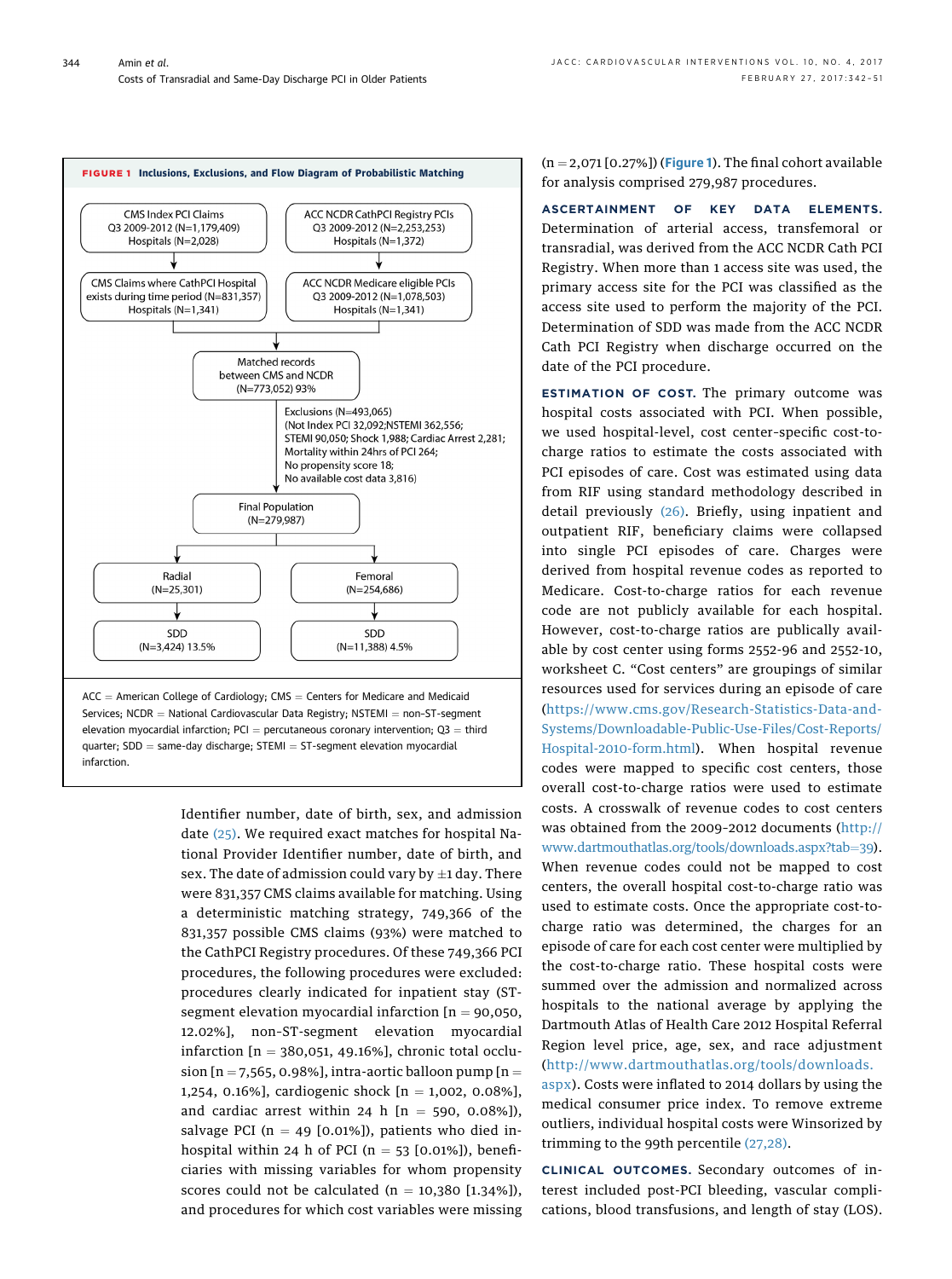<span id="page-3-0"></span>Post-PCI bleeding was defined according to the CathPCI Registry bleeding definition and consisted of: 1) suspected bleeding with transfusion; 2) a decrease in hemoglobin of  $>3.0$  g/dl; or 3) a procedural intervention to correct the bleeding event. Vascular complications collected by the CathPCI Registry included access-site occlusion, peripheral embolization, dissection, pseudoaneurysm formation, arteriovenous fistula, or other vascular access-site complications requiring intervention.

STATISTICAL ANALYSIS. Demographic data are described as mean  $\pm$  SD for continuous variables and as numbers for categorical variables. To obtain independent costs for each arterial access site and SDD, and to mitigate selection bias and confounding, we developed 3 separate propensity score models as follows: 1) a logistic regression model to predict use of TRI (vs. transfemoral intervention [TFI]); 2) a logistic regression model to predict SDD (vs. non-same-day discharge [NSDD]); and 3) a multinomial logistic regression model to obtain predicted probabilities of TRI SDD, TFI SDD, and TRI NSDD, with TFI NSDD as the comparator for all (29–[34\)](#page-9-0). All 3 propensity score models included the following patient-level variables: age, sex, race, smoking status, diabetes, hypertension, dyslipidemia, a family history of coronary artery disease, prior myocardial infarction, prior congestive heart failure, estimated glomerular filtration rate, prior valve surgery, prior PCI, prior coronary artery bypass graft surgery, current dialysis, prior cerebrovascular disease, prior peripheral vascular disease, chronic lung disease, PCI indication (elective or unstable angina), procedure status (urgent or elective), severity of angina (angina class), current heart failure (heart failure symptoms in the prior 2 weeks), left ventricular dysfunction, perioperative evaluation, prior cardiac arrest, number of diseased vessels, probability of bleeding according to the NCDR bleeding risk model (a composite of several variables), probability of mortality according to the NCDR mortality risk model (which includes several additional variables), probability of restenosis according to the NCDR target vessel revascularization risk prediction model (which also includes several additional variables), hospital type (teaching hospital, public hospital, urban vs. suburban vs. rural hospital, government hospital, private vs. community hospital, university hospital), and regional census divisions. Variables such as use of anticoagulant agents and LOS were not included in the propensity model, because they are directly related to access site and in the causal pathway of costs. To estimate the independent costs of access site (TRI vs. TFI), a



generalized linear cost model was developed using inverse probability weighting (IPW) [\(13\)](#page-9-0), with total hospital cost as the dependent variable and TRI (vs. TFI) as the independent variable. To estimate the independent costs of SDD versus NSDD, a second, separate generalized linear cost model was developed using IPW  $(13)$ , with total hospital cost as the dependent variable and SDD (vs. NSDD) as the independent variable. These 2 models yielded the adjusted costs of TRI versus TFI and SDD versus NSDD. To estimate the independent costs of the various combinations of PCI care pathways, we developed a third generalized linear cost model, with total hospital cost as the dependent variable and the various combination of PCI care pathways as the independent variables, with predicted probabilities of these care pathway variables (obtained from the multinomial propensity model) included as adjustment covariates. This modeling approach allowed us to obtain independent costs associated with the various care pathways while adjusting for factors that influence access-site selection and SDD status selection.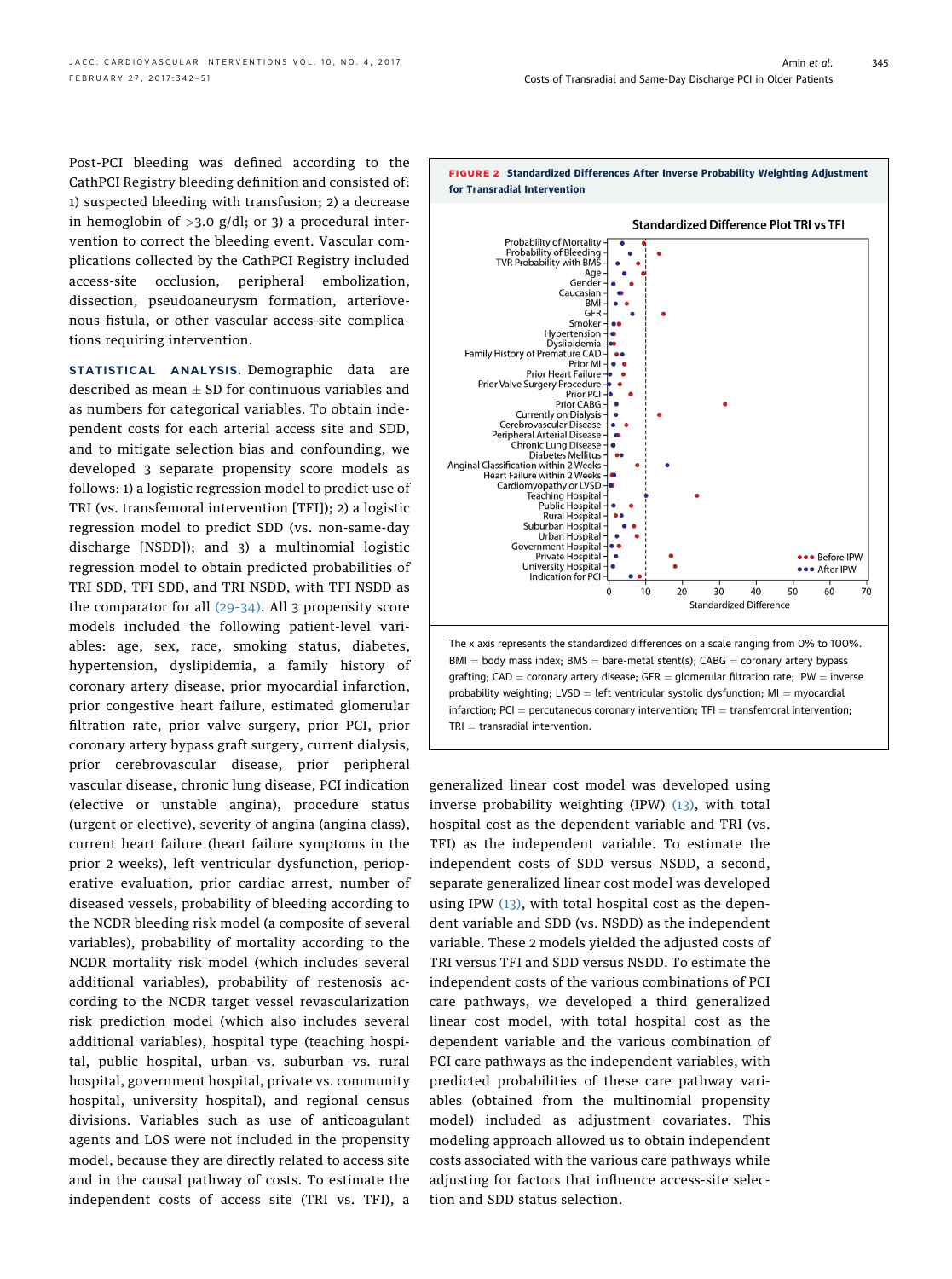

 $BMI = body$  mass index;  $BMS = bare$ -metal stent(s);  $CABG =$  coronary artery bypass grafting; CAD = coronary artery disease; GFR = glomerular filtration rate; IPW = inverse probability weighting; LVSD = left ventricular systolic dysfunction;  $MI = myocardial$  $inf$ arction; NSDD = non-same-day discharge; PCI = percutaneous coronary intervention;  $SDD = same-day discharge; TVR = target vessel revascularization.$ 

> In the IPW models, individual weights were stabilized to account for the effect of extreme weights in the model [\(13\).](#page-9-0) To ascertain the adequacy of the model with IPW, standardized differences in covariate imbalances with and without the IPW were calculated for the first 2 models ([Figures 2 and](#page-3-0) 3, [Table 1](#page-5-0)) (14–[16\)](#page-9-0). The following variables remained unbalanced after IPW adjustment, as defined by a maximal standard difference of >10%: PCI indication, census division, and mortality risk; these were included as additional covariates in the final cost and outcome models. Costs were trimmed back to the 99th percentile to remove extreme outliers  $(27,28)$ . Then bootstrapping using 1,000 replicates with replacement was applied to the models to account for skewness in the data [\(35\)](#page-9-0) as follows: we sampled from 1 group, calculated that group's mean and its 95% confidence interval [CI], sampled from a comparator group, calculated that group's mean and its 95% CI, then calculated the difference between those means. This was repeated 1,000 times. The differences obtained themselves had a distribution and a variance, from which we estimated

the 95% CI. We report the mean and 95% CI for costs of various care pathways and the cost differences between the means of various care pathways.

Secondary outcomes . Other outcomes of interest included post-PCI bleeding, vascular complications, blood transfusion, and LOS. Adjusted differences were estimated using an IPW generalized linear regression model for LOS and an IPW logistic regression model for bleeding.

Budget impact analysis . We used the mean costs of the various care pathways to estimate the impact of converting from TFI NSDD (the current most common care pathway) to TRI SDD, TRI NSDD, and TFI SDD pathways for a hypothetical hospital performing 1,000 elective PCI procedures annually and for the country, performing 600,000 PCI procedures annually [\(36\).](#page-9-0)

Statistical significance for all analyses was defined as  $p < 0.05$ . All analyses were performed at Saint Luke's Mid America Heart Institute using SAS version 9.3 (SAS Institute, Cary, North Carolina).

## RESULTS

DEMOGRAPHIC AND DESCRIPTIVE STATISTICS. Of the 279,987 PCI procedures, TRI was performed in 25,301 (9.0%), and SDD occurred in 14,812 (5.3%). TRI and SDD occurred in 3,424 (1.2%), TFI and SDD occurred in 11,388 (4.1%), TRI and NSDD occurred in 21,877 (7.8%), and TFI and NSDD was the most common post-PCI care pathway, occurring in 243,298 (86.9%). The study population is depicted in [Figure 1](#page-2-0). Clinical demographics and hospital and procedural characteristics of the cohort are described in [Table 1](#page-5-0). In general, TRI and SDD patients were younger, were more often white men, and had a lower prevalence of cardiovascular risk factors and comorbidities. Unfractionated heparin was more frequently used in TRI and SDD patients, and bivalirudin was used less often. Procedural and fluoroscopy times were slightly longer with TRI, while the contrast volume used was lower with TRI.

PROPENSITY SCORE MODEL AND IPW ADJUSTMENT. [Figures 2 and](#page-3-0) 3 depict the standardized differences in all variables included in the propensity score model after IPW adjustment for both TRI and SDD.

HOSPITAL COSTS. The total unadjusted PCI costs associated with TRI were  $$14,316 \pm 9,089$  versus  $$15,866 \pm 10,140$  for TFI, which is a difference of \$1,550 favoring TRI ( $p < 0.001$ ). After risk adjustment, the difference was \$916 (95% CI: \$778 to \$1,035; p < 0.001) favoring TRI.

The total unadjusted PCI costs for SDD were \$12,449  $\pm$  8,028 versus \$15,909  $\pm$  10,129 for NSDD, a difference of \$3,460 favoring SDD ( $p < 0.001$ ). After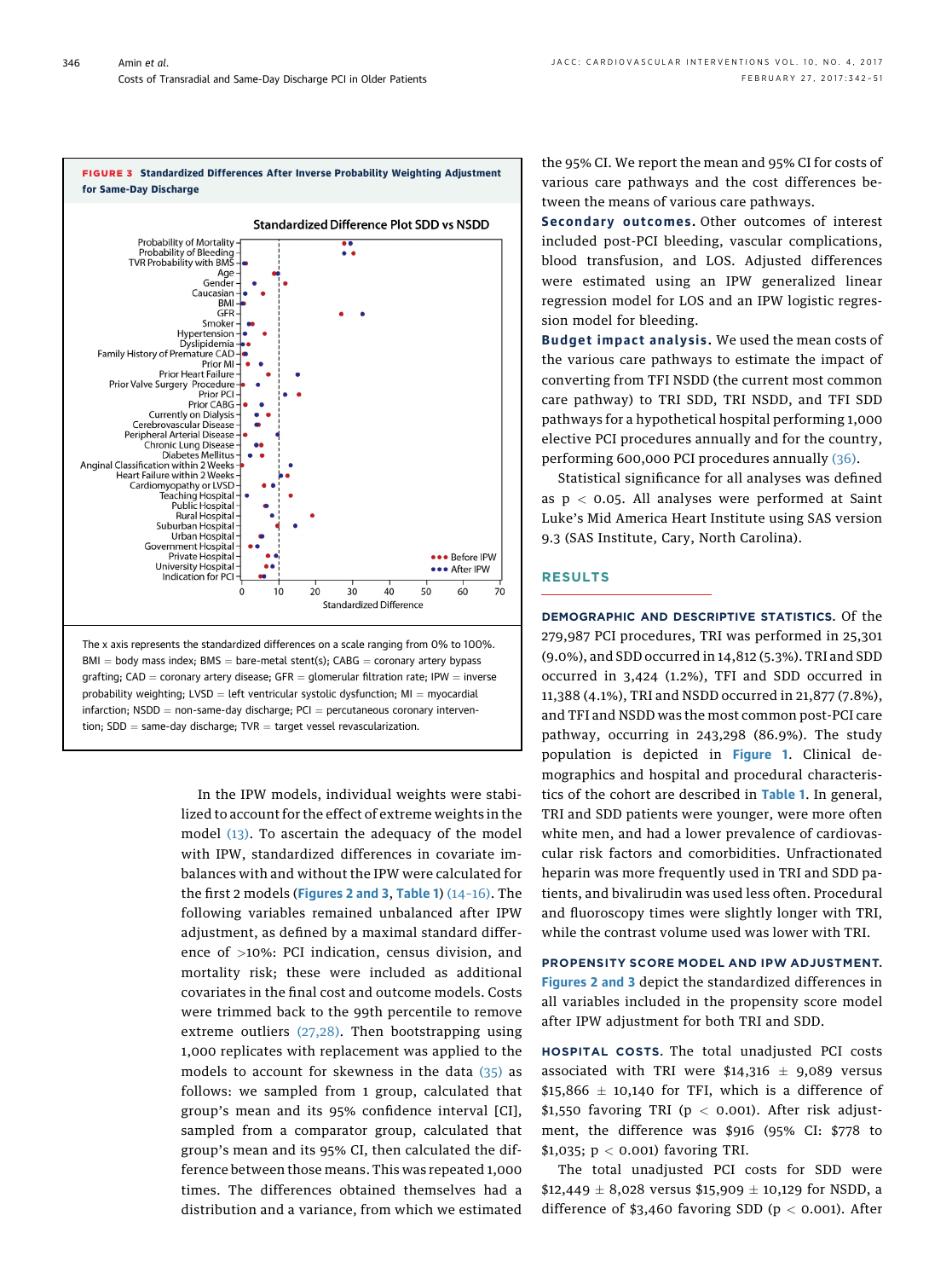<span id="page-5-0"></span>

| <b>TABLE 1 Baseline Clinical, Demographic, and Procedural Characteristics</b> |                          |                                 |                                   |                                  |                                    |           |
|-------------------------------------------------------------------------------|--------------------------|---------------------------------|-----------------------------------|----------------------------------|------------------------------------|-----------|
|                                                                               | Total<br>$(n = 279,987)$ | <b>TRI SDD</b><br>$(n = 3,424)$ | <b>TRI NSDD</b><br>$(n = 21,877)$ | <b>TFI SDD</b><br>$(n = 11,388)$ | <b>TFI NSDD</b><br>$(n = 243,298)$ | p Value   |
| Demographics                                                                  |                          |                                 |                                   |                                  |                                    |           |
| Age (yrs)                                                                     | $71.8 \pm 8.8$           | $70.7 \pm 8.2$                  | $71.1 \pm 8.6$                    | $71.2 \pm 8.7$                   | $71.9 \pm 8.8$                     | < 0.001   |
| Sex                                                                           |                          |                                 |                                   |                                  |                                    | < 0.001   |
| Male                                                                          | 178,703 (63.8)           | 2,453 (71.6)                    | 14,377 (65.7)                     | 7,774 (68.3)                     | 154,099 (63.3)                     |           |
| Female                                                                        | 101,284 (36.2)           | 971 (28.4)                      | 7,500 (34.3)                      | 3,614 (31.7)                     | 89,199 (36.7)                      |           |
| Race (white)                                                                  | 253,126 (90.4)           | 3,191 (93.2)                    | 19,911 (91.0)                     | 10,421 (91.5)                    | 219,603 (90.3)                     | < 0.001   |
| BMI                                                                           | $29.8 \pm 19.0$          | $30.3 \pm 7.2$                  | $30.7 \pm 23.8$                   | $29.6 \pm 8.3$                   | $29.7 \pm 19.0$                    | < 0.001   |
| History                                                                       |                          |                                 |                                   |                                  |                                    |           |
| Current/recent smoker $(\leq 1$ yr)                                           | 42,042 (15.0)            | 562 (16.4)                      | 3,467 (15.8)                      | 1,803 (15.8)                     | 36,210 (14.9)                      | < 0.001   |
| Hypertension                                                                  | 249,234 (89.0)           | 3,008 (87.9)                    | 19,426 (88.8)                     | 9,899 (86.9)                     | 216,901 (89.2)                     | < 0.001   |
| Dyslipidemia                                                                  | 241,681 (86.3)           | 3,042 (88.8)                    | 18,689 (85.4)                     | 9,824 (86.3)                     | 210,126 (86.4)                     | < 0.001   |
| Family history of premature CAD                                               | 61,042 (21.8)            | 816 (23.8)                      | 4,901 (22.4)                      | 2,444 (21.5)                     | 52,881 (21.7)                      | 0.003     |
| Prior MI                                                                      | 87,047 (31.1)            | 1,088 (31.8)                    | 6,328 (28.9)                      | 3,618 (31.8)                     | 76,013 (31.2)                      | $<$ 0.001 |
| Prior heart failure                                                           | 43,763 (15.6)            | 474 (13.8)                      | 3,159 (14.4)                      | 1,491 (13.1)                     | 38,639 (15.9)                      | $<$ 0.001 |
| Prior valve surgery/procedure                                                 | 6,189(2.2)               | 74 (2.2)                        | 388 (1.8)                         | 258 (2.3)                        | 5,469 (2.2)                        | < 0.001   |
| Prior PCI                                                                     | 136,403 (48.7)           | 1,845 (53.9)                    | 9,805 (44.8)                      | 6,447 (56.6)                     | 118,306 (48.6)                     | < 0.001   |
| Prior CABG                                                                    | 69,372 (24.8)            | 488 (14.3)                      | 2,929 (13.4)                      | 3,237 (28.4)                     | 62,718 (25.8)                      | < 0.001   |
|                                                                               | 9,619(3.4)               | 35(1.0)                         | 337 (1.5)                         | 306(2.7)                         | 8,941 (3.7)                        | < 0.001   |
| Currently on dialysis                                                         |                          | 500 (14.6)                      |                                   | 1,732 (15.2)                     |                                    |           |
| Cerebrovascular disease                                                       | 46,471 (16.6)            |                                 | 3,302 (15.1)                      |                                  | 40,937 (16.8)                      | < 0.001   |
| Peripheral arterial disease                                                   | 49,626 (17.7)            | 545 (15.9)                      | 3,711 (17.0)                      | 2,037 (17.9)                     | 43,333 (17.8)                      | < 0.001   |
| Chronic lung disease                                                          | 49,868 (17.8)            | 536 (15.7)                      | 3,873 (17.7)                      | 1,830 (16.1)                     | 43,629 (17.9)                      | < 0.001   |
| Diabetes mellitus                                                             | 113,772 (40.6)           | 1,271 (37.1)                    | 8,762 (40.1)                      | 4,376 (38.4)                     | 99,363 (40.8)                      | < 0.001   |
| Catheterization laboratory visit                                              |                          |                                 |                                   |                                  |                                    |           |
| PCI indication                                                                |                          |                                 |                                   |                                  |                                    | < 0.001   |
| Staged elective PCI                                                           | 46,281 (16.5)            | 641 (18.7)                      | 2,849 (13.0)                      | 2,073 (18.2)                     | 40,718 (16.7)                      |           |
| Other                                                                         | 233,706 (83.5)           | 2,783 (81.3)                    | 19,028 (87.0)                     | 9,315 (81.8)                     | 202,580 (83.3)                     |           |
| PCI status                                                                    |                          |                                 |                                   |                                  |                                    | < 0.001   |
| Elective                                                                      | 231,030 (82.5)           | 3,239 (94.6)                    | 18,049 (82.5)                     | 10,596 (93.0)                    | 199,146 (81.9)                     |           |
| Urgent                                                                        | 48,243 (17.2)            | 185 (5.4)                       | 3,788 (17.3)                      | 777 (6.8)                        | 43,493 (17.9)                      |           |
| Emergent                                                                      | 714(0.3)                 | 0(0.0)                          | 40(0.2)                           | 15(0.1)                          | 659 (0.3)                          |           |
| CAD presentation                                                              |                          |                                 |                                   |                                  |                                    | < 0.001   |
| No symptoms, no angina                                                        | 59,476 (21.2)            | 669 (19.5)                      | 4,026 (18.4)                      | 2,359 (20.7)                     | 52,422 (21.5)                      |           |
| Symptoms unlikely to be ischemic                                              | 19,964 (7.1)             | 234(6.8)                        | 1,541(7.0)                        | 682 (6.0)                        | 17,507 (7.2)                       |           |
| Stable angina                                                                 | 123,179 (44.0)           | 1,574 (46.0)                    | 10,726 (49.0)                     | 5,621 (49.4)                     | 105,258 (43.3)                     |           |
| Unstable angina                                                               | 77,368 (27.6)            | 947 (27.7)                      | 5,584 (25.5)                      | 2,726 (23.9)                     | 68,111 (28.0)                      |           |
| Cardiomyopathy or left ventricular<br>systolic dysfunction                    | 32,919 (11.8)            | 352 (10.3)                      | 2,564 (11.7)                      | 1,128 (9.9)                      | 28,875 (11.9)                      | < 0.001   |
| Procedure information                                                         |                          |                                 |                                   |                                  |                                    |           |
| Contrast volume                                                               | $186.1 \pm 89.8$         | $159.5 \pm 77.6$                | $180.2 \pm 85.2$                  | $168.5 \pm 83.8$                 | $187.8 \pm 90.5$                   | $<$ 0.001 |
| Fluoroscopy time (min)                                                        | $14.5 \pm 11.5$          | $13.7 \pm 10.4$                 | $17.0 \pm 12.6$                   | $11.8 \pm 9.3$                   | $14.4 \pm 11.5$                    | < 0.001   |
| LMW heparin                                                                   | 13,149 (4.7)             | 219(6.4)                        | 1,515 (6.9)                       | 782 (6.9)                        | 10,633 (4.4)                       | < 0.001   |
| Unfractionated heparin                                                        | 107,146 (38.3)           | 2,255 (65.9)                    | 14,930 (68.2)                     | 4,354 (38.2)                     | 85,607 (35.2)                      | < 0.001   |
| Bivalirudin                                                                   | 182,555 (65.2)           | 1,685 (49.2)                    | 10,954 (50.1)                     | 6,548 (57.5)                     | 163,368 (67.1)                     | < 0.001   |
| Clopidogrel                                                                   | 222,272 (79.4)           | 2,574 (75.2)                    | 17,010 (77.8)                     | 8,721 (76.6)                     | 193,967 (79.7)                     | < 0.001   |
| Prasugrel                                                                     | 23,813 (8.5)             | 470 (13.7)                      | 2,466 (11.3)                      | 1,073 (9.4)                      | 19,804 (8.1)                       | < 0.001   |
| Ticagrelor                                                                    | 2,331(0.8)               | 82 (2.4)                        | 339 (1.5)                         | 87 (0.8)                         | 1,823 (0.7)                        | < 0.001   |
| Number of stents                                                              | $1.5\,\pm\,0.8$          | $1.4 \pm 0.7$                   | $1.5 \pm 0.8$                     | $1.4 \pm 0.7$                    | $1.5 \pm 0.8$                      | < 0.001   |
|                                                                               |                          |                                 |                                   |                                  |                                    |           |

Values are mean ± SD or n (%). Continuous variables were compared using one-way analysis of variance. Categorical variables were compared using chi-square or Fisher exact tests.

 $BMI = body$  mass index; CABG = coronary artery bypass grafting; CAD = coronary artery disease; LMW = low-molecular weight; MI = myocardial infarction; NSDD = non-same-day discharge;  $PCI =$  percutaneous coronary intervention;  $SDD =$  same-day discharge; TFI = transfemoral intervention; TRI = transradial intervention.

risk adjustment, the difference was \$3,502 (95% CI: \$3,347 to \$3,648; p < 0.001) favoring SDD.

adjusted PCI costs across these care pathways are presented in [Table 3](#page-6-0). A TRI SDD pathway was consistently associated with cost savings when compared with any other pathway ([Table 3](#page-6-0)). The largest

Adjusted costs of PCI by various care pathway groups are presented in [Table 2](#page-6-0). The differences in the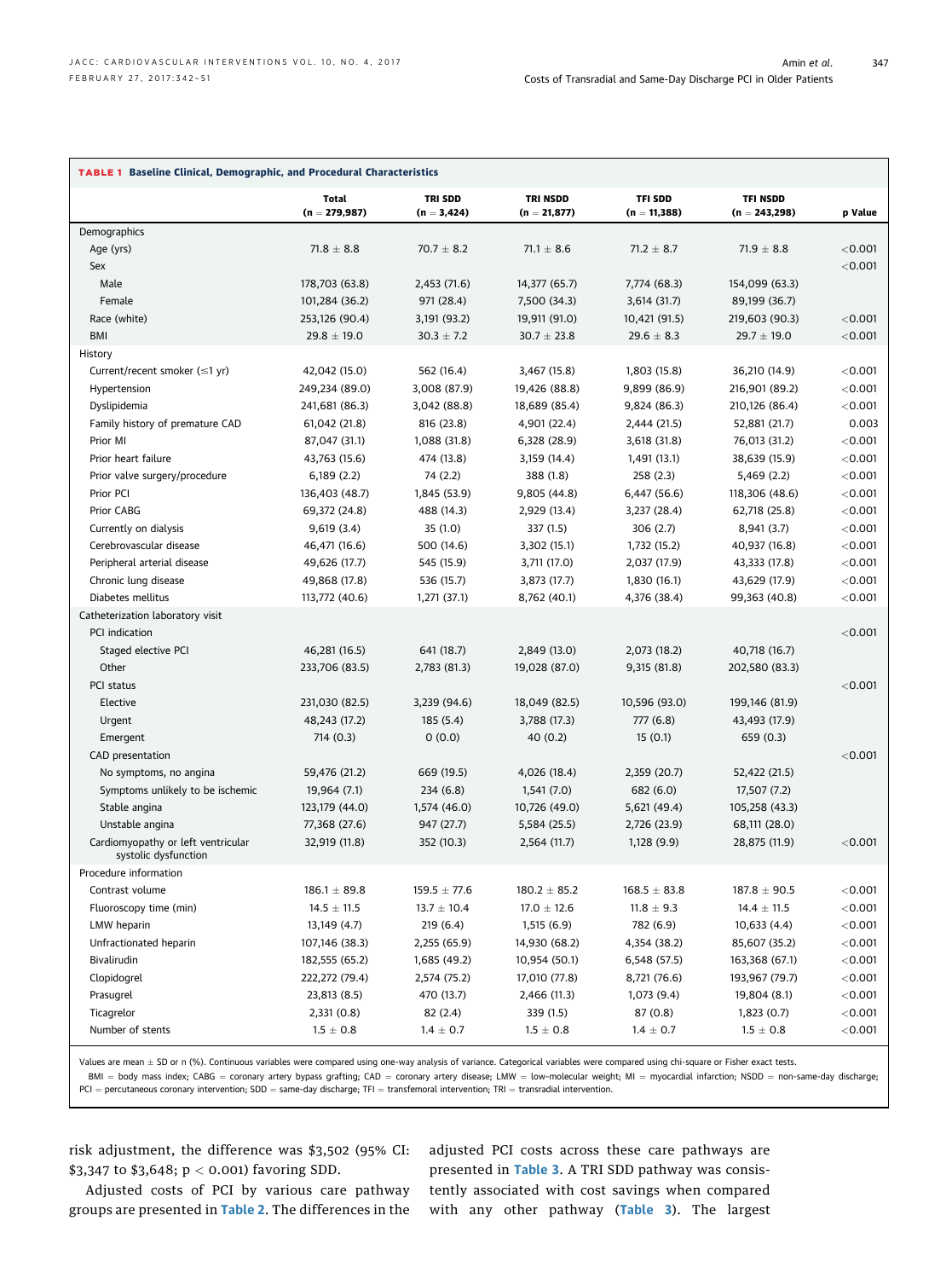<span id="page-6-0"></span>

| <b>TABLE 2 Adjusted Costs of Percutaneous Coronary Intervention</b><br>by Care Pathway Groups |                        |                   |  |  |  |
|-----------------------------------------------------------------------------------------------|------------------------|-------------------|--|--|--|
| <b>Care Pathway Group</b>                                                                     | Adjusted PCI Cost (\$) | 95% CI (\$)       |  |  |  |
| SDD                                                                                           | 13,256                 | 13,091-13,406     |  |  |  |
| <b>NSDD</b>                                                                                   | 16.753                 | 16.673-16.833     |  |  |  |
| TRI                                                                                           | 15,786                 | 15,642-15,928     |  |  |  |
| TFI                                                                                           | 16.701                 | 16,620-16,787     |  |  |  |
| TRI SDD                                                                                       | 13,389                 | 13, 161 - 13, 607 |  |  |  |
| TRI NSDD                                                                                      | 16.420                 | 16.298-16.553     |  |  |  |
| <b>TFI SDD</b>                                                                                | 13,913                 | 13,772-14,060     |  |  |  |
| TFI NSDD                                                                                      | 17.076                 | 16,999-17,147     |  |  |  |

 $=$  confidence interval; other abbreviations as in [Table 1](#page-5-0).

difference in adjusted costs was observed between a TRI SDD pathway, which was the least frequently used pathway, and a TFI NSDD pathway (the current most common pathway), which resulted in \$3,689 in cost savings to hospitals favoring TRI SDD (Table 3).

BLEEDING AND LOS OUTCOMES. In-hospital bleeding occurred overall in 2.8% of patients, 1.4% in TRI and 3.0% in TFI procedures ( $p < 0.001$ ). Similarly, the rates of transfusion and other vascular complications were also lower in the TRI versus TFI groups. After propensity adjustment, these differences remained statistically significant ([Table 4](#page-7-0)).

LOS was  $2.2 \pm 4.4$  days in the TRI group compared with 2.4  $\pm$  3.5 days in the TFI group, a difference of 0.2 days favoring TRI ( $p < 0.001$ ), and persisted after risk adjustment.

BUDGET IMPACT ANALYSIS. For a hypothetical hospital performing 1,000 elective PCI procedures annually, the impact of converting from TFI NSDD (the current most common pathway of care) to TRI SDD, TRI NSDD, and TFI SDD pathways is shown in [Figure 4](#page-7-0). A relatively small 30% conversion from the current pathway of TFI NSDD to TRI SDD could potentially save \$1 million annually. Hospitals shifting practice by even 100 cases every year may save up to \$350,000 ([Figure 4](#page-7-0)). Approximately 600,000 PCI

| <b>Care Pathway</b>   | Cost Difference (\$) | 95% CI               | p Value   |
|-----------------------|----------------------|----------------------|-----------|
| TRI vs. TFI           | $-916$               | $-778$ to $-1,035$   | < 0.001   |
| SDD vs. NSDD          | $-3,502$             | $-3,347$ to $-3,648$ | $<$ 0.001 |
| TRI SDD vs. TRI NSDD  | $-3,035$             | $-3,273$ to $-2,825$ | < 0.001   |
| TRI SDD vs. TFI SDD   | $-527$               | $-776$ to $-295$     | $<$ 0.001 |
| TRI SDD vs. TFI NSDD  | $-3,689$             | $-3,902$ to $-3,486$ | < 0.001   |
| TRI NSDD vs. TFI SDD  | 2.508                | 2.324 to 2.680       | < 0.001   |
| TRI NSDD vs. TFI NSDD | $-652$               | $-765$ to $-534$     | $<$ 0.001 |
| TFI SDD vs. TFI NSDD  | $-3,160$             | $-3,299$ to $-3,027$ | $<$ 0.001 |

procedures are performed in the United States annually [\(20,36\),](#page-9-0) one-half of which are elective PCI procedures, eligible for SDD. A 30% conversion from the current pathway of TFI NSDD to TRI SDD could potentially save U.S. hospitals approximately \$332 million annually.

## **DISCUSSION**

SUMMARY OF FINDINGS. In this linked analysis from the CMS and ACC NCDR CathPCI Registry, we have identified the hospital costs of PCI associated with alternative clinical care pathways in a nationally representative population. We found that: 1) TRI costs were \$916 lower compared with TFI; 2) SDD costs were \$3,500 lower than NSDD costs; 3) a strategy of TRI access coupled with SDD cost nearly \$3,700 less than the current, most frequently used pathway of TFI NSDD; 4) TRI access was associated with less bleeding, fewer vascular complications, and less transfusions than TFI; and 5) conversion from the existing most common care pathway of TFI NSDD to TRI SDD could potentially yield large cost savings to U.S. hospitals.

CLINICAL IMPLICATIONS. Our results have important cost implications for hospitals and the U.S. health system. Hospitalization costs for Medicare beneficiaries are on the rise. The hospitalization cost for Medicare beneficiaries is higher (\$12,200) than that of privately insured patients  $(\$9,700)$   $(23)$ , and the number of hospitalizations billed to Medicare has been increasing at a greater rate than that of privately insured patients [\(22\)](#page-9-0). For PCI hospitalization specifically, increasing intensity of services (resources and cost per day) and increasing LOS were major drivers for growth in the aggregate cost  $(21)$ . Recent data from 2012 demonstrate that Medicare paid \$5.9 billion for short inpatient stays, an average of \$5,142 per stay, while it paid only \$2.6 billion for observation stays, an average of  $$1,741$  per stay  $(13)$ . A PCI procedure was ranked as the second most common reason contributing to the high costs of short inpatient stays, the first being chest pain  $(13)$ . The average payment difference between a short inpatient and an observation stay for PCI was \$2,267, which was among the highest differences in cost for any diagnosis between a short inpatient stay and an observation stay  $(13)$ . CMS has created time-based rules for determining inpatient status, and the final rule was published in August 2013 [\(15,19\).](#page-9-0) Under this "2-midnight rule," inpatient admission is appropriate only if a physician expects a patient's stay to span at least 2 midnights (13–[15,19\).](#page-9-0) With the implementation of the 2-midnight rule [\(13](#page-9-0)– [15,19\)](#page-9-0), more PCI patients will be reclassified as outpatients [\(13\)](#page-9-0) and billed under outpatient observation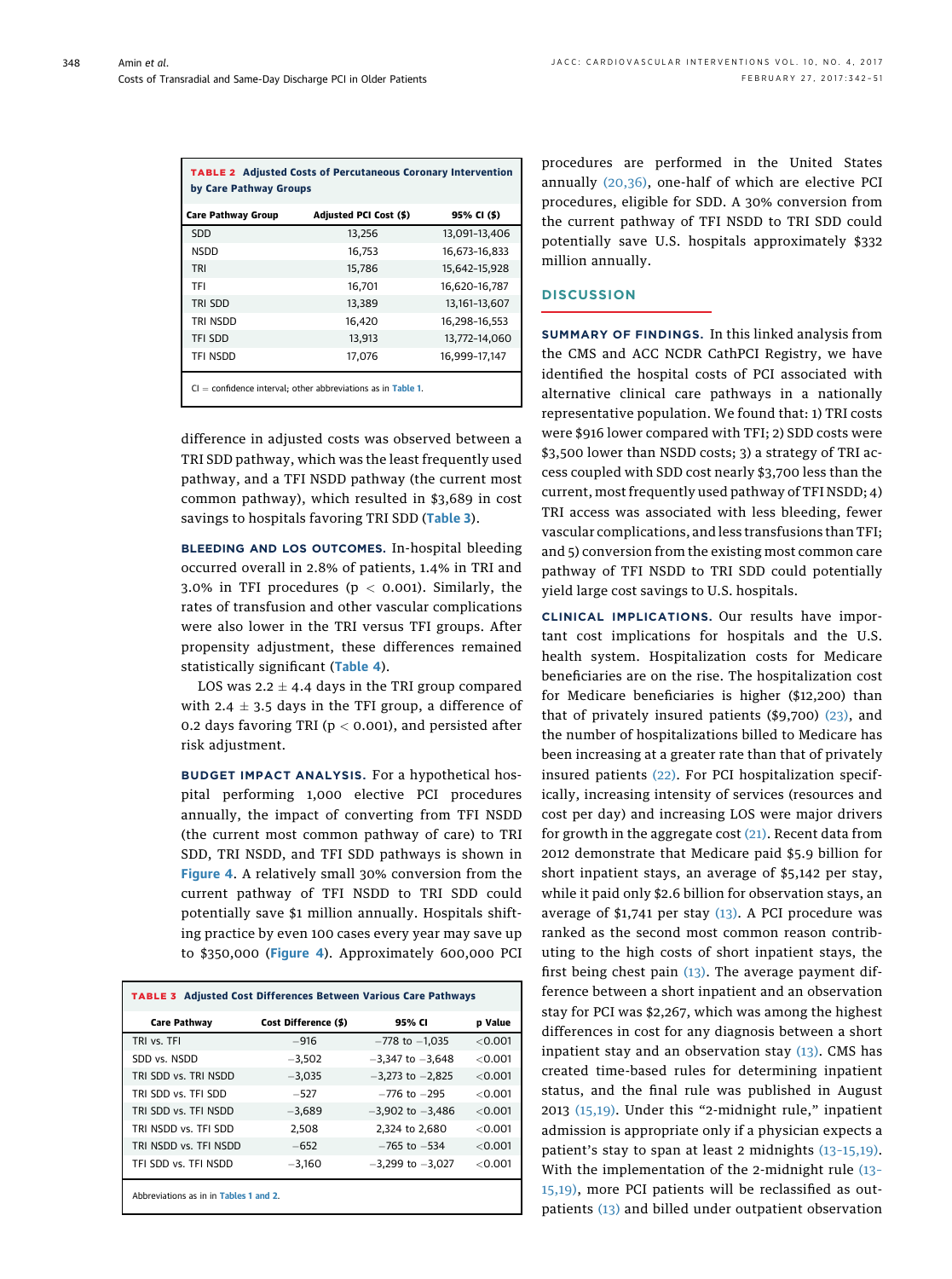<span id="page-7-0"></span>rather than inpatient status  $(13,15-19)$  $(13,15-19)$ . The current practice of classifying a PCI patient as an outpatient but not discharging the patient on the same hospital day is anticipated to result in higher cost in the range of \$2,000 to \$4,000 per PCI to hospitals [\(13,15](#page-9-0)–19). By providing a detailed analyses of hospital costs across various care pathways for PCI, we have identified a mechanism to reduce hospital losses with the implementation of new rules. Our findings show that TRI combined with SDD may offer a tremendous potential for hospitals across the country to reduce PCI costs.

Similarly, the BPCI initiative, begun in January 2013 by CMS through its Innovation Center authority, which was created by the Patient Protection and Affordable Care Act (37–[40\)](#page-9-0), seeks to improve health care delivery and ultimately to reduce costs by allowing providers to enter into pre-negotiated payment arrangements that include financial and performance accountability for a clinical episode in which a risk-and-reward calculus must be determined. As participation of hospitals and practices under these alternative payment models increases, providers will need to embrace these changes and identify areas of opportunity to maintain a competitive advantage. This study of index PCI hospitalization cost across various PCI care pathways should guide hospitals in reducing costs of index PCI care and conserve resources that could be reallocated more efficiently for downstream costs of care in the era of bundled payments. For U.S. hospitals, our budget impact analysis showed that even a relatively

| <b>TABLE 4 In-Hospital Bleeding, Transfusion, and Vascular Complications by</b><br><b>Transradial and Transfemoral Access</b> |                   |              |                |                        |                |  |
|-------------------------------------------------------------------------------------------------------------------------------|-------------------|--------------|----------------|------------------------|----------------|--|
|                                                                                                                               | <b>Unadiusted</b> |              |                | <b>Adiusted</b>        |                |  |
|                                                                                                                               | TRI               | TFI          | <b>p</b> Value | Odds Ratio (95% CI)    | <b>p</b> Value |  |
| Bleeding                                                                                                                      | 353 (1.4%)        | 7.544 (3.0%) | $<$ 0.0001     | $0.488(0.470-0.508)$   | $<$ 0.0001     |  |
| Transfusion                                                                                                                   | 117 (0.5%)        | 3.062(1.2%)  | < 0.0001       | $0.461(0.434 - 0.491)$ | $<$ 0.0001     |  |
| Vascular<br>complications                                                                                                     | 41 (0.2%)         | 945 (0.4%)   | $<$ 0.0001     | $0.377(0.334 - 0.424)$ | $<$ 0.0001     |  |
| Abbreviations as in Tables 1 and 2.                                                                                           |                   |              |                |                        |                |  |

small 30% conversion from the current pathway of TFI NSDD to TRI SDD could result in large savings. These potential savings are meaningful and offer insight to hospitals to help them modify staffing patterns or initiate SDD protocols.

The association of TRI with fewer complications is consistent with previously published studies. Our study notes fewer bleeding complications associated with TRI compared with TFI. Both the direction and magnitude of reduced bleeding in this study are also consistent with prior randomized and observational studies comparing TRI with TFI (41–[44\)](#page-9-0). Particularly noteworthy, the observed bleeding reduction in the TRI group was achieved despite frequent use of other bleeding avoidance strategies (e.g., 51% bivalirudin use, 58% closure devices) in the TFI group. Although the feasibility of TRI in older patients has been challenged, several studies have established the success of TRI in older patients and those with complex coronary anatomy, including bifurcations, bypass grafts,

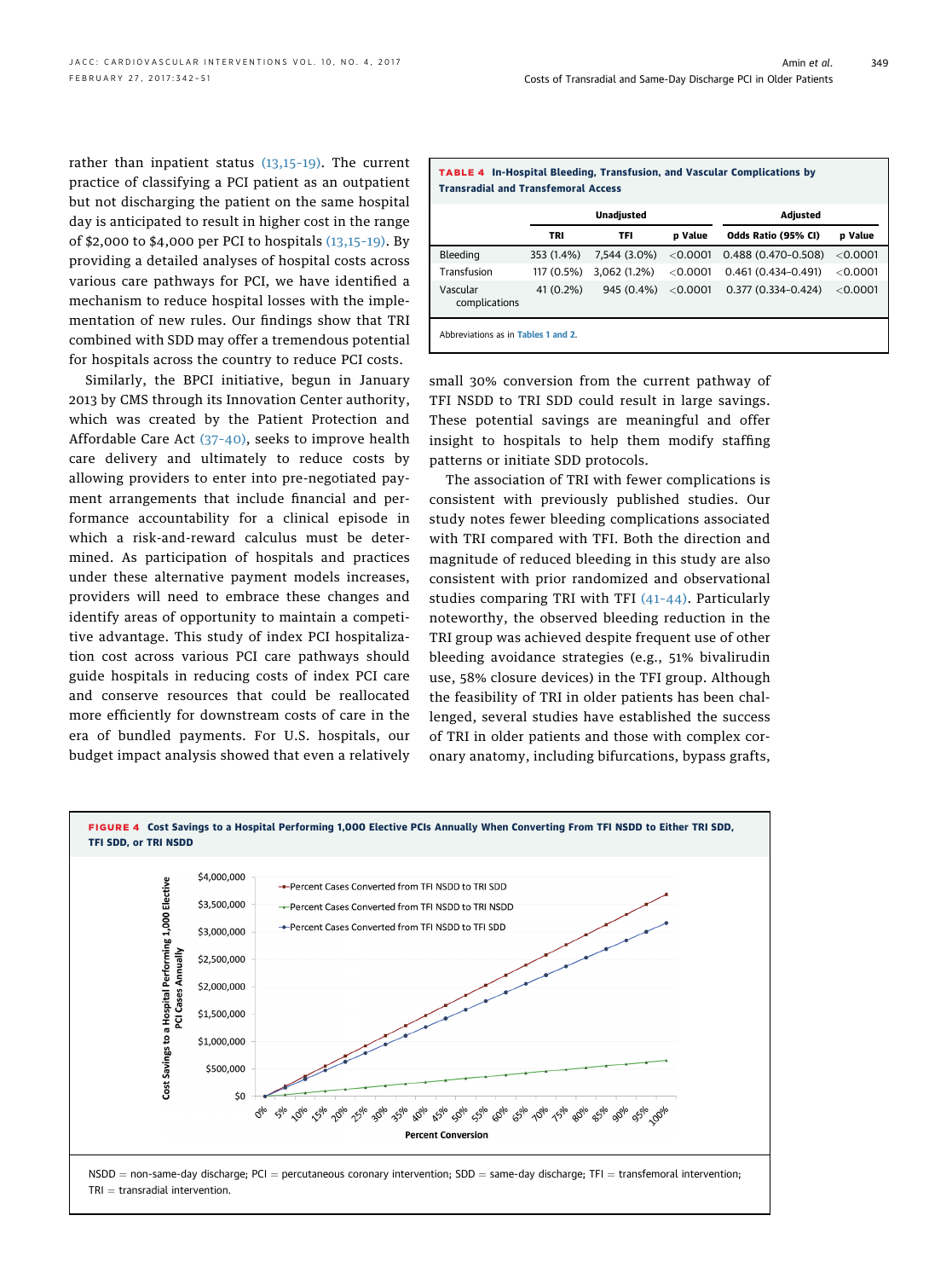<span id="page-8-0"></span>left main disease, long lesions, and calcified vessels. Our findings confirm lower complication rates in a large national population and establish that better outcomes may be achieved at a lower cost.

STUDY LIMITATIONS. First, the observational nature of these data may be subject to selection bias and unmeasured confounding, despite rigorous exclusions and propensity score methods with IPW to adjust for confounding associated with TRI use and SDD. Propensity score methods do not account for unmeasured confounding or selection bias [\(45](#page-9-0)–47).

Second, the costs demonstrated here are from the hospital perspective. A broader societal-level perspective may be preferable, as downstream costs or savings associated with TRI are possible.

Third, costs were obtained from claims data by applying hospital and cost center–specific cost-tocharge ratios. No detailed costing of actual resources, direct and indirect costs of care have been obtained.

Fourth, CMS claims were linked to the CathPCI Registry via matching techniques, which was not a perfect match. However, we were able to match 95% of the observations. It should be noted that the CathPCI Registry only captures data on the percutaneous entry site used for the majority of the procedure. Therefore, some variation may exist in reported rates of TRI and TFI when an operator switched entry sites during a given procedure, although we believe this occurred infrequently.

## **CONCLUSIONS**

In this nationally representative dataset of Medicare beneficiaries, both TRI and SDD were associated with significantly lower costs compared with TFI and NSDD when examined from a hospital perspective. The magnitude of cost savings, exceeding \$900 for TRI PCI and \$3,500 for TRI PCI with SDD, may be appealing to hospitals that consider adopting TRI and SDD programs for PCI.

ADDRESS FOR CORRESPONDENCE: Dr. Amit P. Amin, Washington University School of Medicine, Barnes Jewish Hospital, Center for Value and Innovation, 660 South Euclid Avenue, Campus Box 8086, St. Louis, Missouri 63110. E-mail: [aamin@wustl.edu](mailto:aamin@wustl.edu).

#### **PERSPECTIVES**

WHAT IS KNOWN? PCI is a costly procedure, but few data exist on strategies to reduce hospital costs of PCI.

WHAT IS NEW? For the first time, in a nationally representative dataset of Medicare beneficiaries linked to the NCDR CathPCI Registry, we found that PCI care pathways of TRI and SDD were associated with significantly lower costs compared with TFI with NSDD when examined from a hospital perspective. Furthermore, the magnitude of cost savings was large, exceeding \$900 for TRI PCI and \$3,500 for TRI PCI with SDD, implying that even small shifts in the current practice of TFI NSDD to TRI SDD by 30% could save a hospital performing 1,000 elective PCIs each year \$1 million and the country \$300 million annually.

WHAT IS NEXT? Further studies are needed to evaluate the impact of changing the current PCI care pathways to improve outcomes and reduce PCI costs for hospitals.

#### **REFERENCES**

1. Banham R. Relieving the pressure. Healthcare Finance. October 2, 2014. Available at: [http://](http://www.healthcarefinancenews.com/news/relieving-pressure?page=0) www.healthcarefi[nancenews.com/news/relieving](http://www.healthcarefinancenews.com/news/relieving-pressure?page=0)[pressure?page](http://www.healthcarefinancenews.com/news/relieving-pressure?page=0)=[0](http://www.healthcarefinancenews.com/news/relieving-pressure?page=0). Accessed December 19, 2016.

2. Brino A. 2015 Medicare rates increase financial pressure on hospitals. Healthcare Finance. May 1, 2014. Available at: [http://www.healthcare](http://www.healthcarefinancenews.com/news/2015-medicare-rates-add-more-pressure) fi[nancenews.com/news/2015-medicare-rates-add](http://www.healthcarefinancenews.com/news/2015-medicare-rates-add-more-pressure)[more-pressure](http://www.healthcarefinancenews.com/news/2015-medicare-rates-add-more-pressure). Accessed December 19, 2016.

3. Centers for Medicare and Medicaid Services. Hospital Value-Based Purchasing Program. March 1, 2013. Available at: [http://www.cms.gov/Outreach](http://www.cms.gov/Outreach-and-Education/Medicare-Learning-Network-MLN/MLNProducts/downloads/Hospital_VBPurchasing_Fact_Sheet_ICN907664.pdf)[and-Education/Medicare-Learning-Network-MLN/](http://www.cms.gov/Outreach-and-Education/Medicare-Learning-Network-MLN/MLNProducts/downloads/Hospital_VBPurchasing_Fact_Sheet_ICN907664.pdf) [MLNProducts/downloads/Hospital\\_VBPurchasing\\_](http://www.cms.gov/Outreach-and-Education/Medicare-Learning-Network-MLN/MLNProducts/downloads/Hospital_VBPurchasing_Fact_Sheet_ICN907664.pdf) Fact Sheet ICN907664.pdf. Accessed December 19, 2016.

4. Centers for Medicare and Medicaid Services. Bundled Payments for Care Improvement initiative fact sheet. July 31, 2014. Available at: [http://www.](http://www.cms.gov/Newsroom/MediaReleaseDatabase/Fact-sheets/2014-Fact-sheets-items/2014-07-31.html) [cms.gov/Newsroom/MediaReleaseDatabase/Fact](http://www.cms.gov/Newsroom/MediaReleaseDatabase/Fact-sheets/2014-Fact-sheets-items/2014-07-31.html)[sheets/2014-Fact-sheets-items/2014-07-31.html.](http://www.cms.gov/Newsroom/MediaReleaseDatabase/Fact-sheets/2014-Fact-sheets-items/2014-07-31.html) Accessed December 19, 2016.

5. [Committee on the Learning Health Care System](http://refhub.elsevier.com/S1936-8798(16)32199-9/sref5) [in America, Institute of Medicine. Best care at](http://refhub.elsevier.com/S1936-8798(16)32199-9/sref5) [lower cost: the path to continuously learning](http://refhub.elsevier.com/S1936-8798(16)32199-9/sref5) [health care in America. Washington, District of](http://refhub.elsevier.com/S1936-8798(16)32199-9/sref5) [Columbia: National Academies Press, 2014](http://refhub.elsevier.com/S1936-8798(16)32199-9/sref5).

**6.** The Commonwealth Fund. Better care at lower cost: is it possible? October 1, 2014. Available at: [http://www.healthcare](http://www.healthcarefinancenews.com/news/relieving-pressure?page=0)financenews. [com/news/relieving-pressure?page](http://www.healthcarefinancenews.com/news/relieving-pressure?page=0)=[0.](http://www.healthcarefinancenews.com/news/relieving-pressure?page=0) Accessed December 19, 2016.

7. [Reinke T. Medicare gets serious about payment](http://refhub.elsevier.com/S1936-8798(16)32199-9/sref7) [cuts. Manag Care 2010;19:40](http://refhub.elsevier.com/S1936-8798(16)32199-9/sref7)–3.

8. [Steele JR, Reilly JD. Bundled payments:](http://refhub.elsevier.com/S1936-8798(16)32199-9/sref8) [bundled risk or bundled reward? J Am Coll Radiol](http://refhub.elsevier.com/S1936-8798(16)32199-9/sref8) [2010;7:43](http://refhub.elsevier.com/S1936-8798(16)32199-9/sref8)–9.

9. [CMS continues to shift emphasis to quality of](http://refhub.elsevier.com/S1936-8798(16)32199-9/sref9) [care. Hosp Case Manag 2012;20:150](http://refhub.elsevier.com/S1936-8798(16)32199-9/sref9)–1.

10. [Medicare program; hospital inpatient pro](http://refhub.elsevier.com/S1936-8798(16)32199-9/sref10)[spective payment systems for acute care hospi](http://refhub.elsevier.com/S1936-8798(16)32199-9/sref10)[tals and the long-term care hospital prospective](http://refhub.elsevier.com/S1936-8798(16)32199-9/sref10) payment system and fi[scal year 2013 rates;](http://refhub.elsevier.com/S1936-8798(16)32199-9/sref10) hospitals' [resident caps for graduate medical](http://refhub.elsevier.com/S1936-8798(16)32199-9/sref10) [education payment purposes; quality reporting](http://refhub.elsevier.com/S1936-8798(16)32199-9/sref10) [requirements for speci](http://refhub.elsevier.com/S1936-8798(16)32199-9/sref10)fic providers and for [ambulatory surgical centers.](http://refhub.elsevier.com/S1936-8798(16)32199-9/sref10) final rule. Fed [Regist 2012;77:53257](http://refhub.elsevier.com/S1936-8798(16)32199-9/sref10)–750.